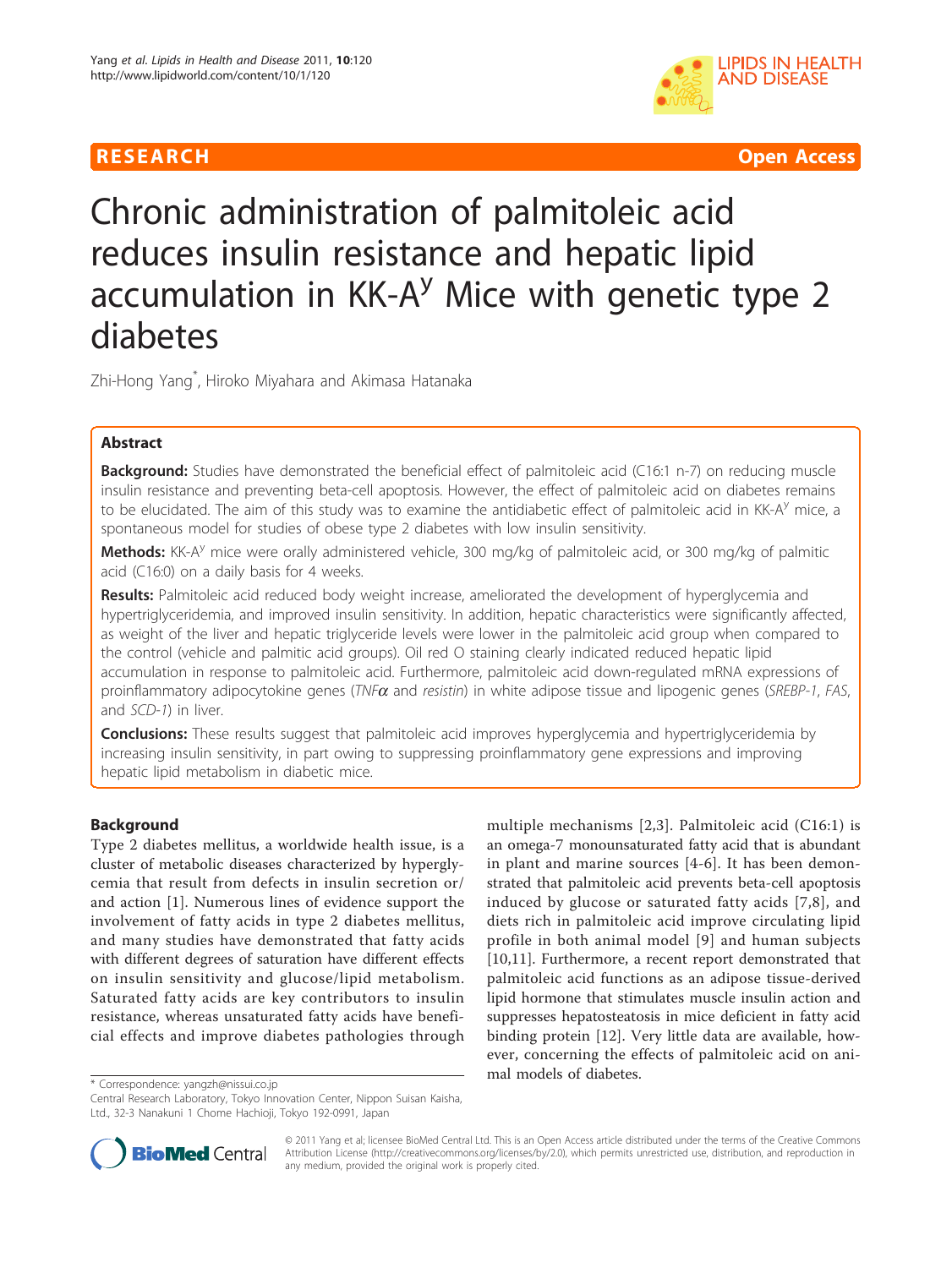$KK-A<sup>y</sup>$  mice are widely used as a model for type 2 diabetes [\[13](#page-6-0)]. Compared with KK mice, the strain with the Ay allele (KK-A<sup>y</sup>) are obese and develop severe, earlyonset hyperinsulinemia, hyperglycemia, hypertriglyceridemia, and fatty liver. In the present study, we examined the effect of palmitoleic acid on diabetic risk factors in  $KK-A<sup>y</sup>$  mice, and further investigated the molecular mechanisms underlying these effects.

# Methods

# **Materials**

Palmitic acid (C16:0) and palmitoleic acid (C16:1 n-7) in the form of free fatty acids were purchased from Sigma Chemical Company (St. Louis, U.S.A.) and stored at -20° C until use. Polyglycerol ester was obtained from Mitsubishi-Kagaku Foods Corporation (Tokyo, Japan). The fatty acids were dispersed in 1.5% (w/w) of polyglycerol ester aqueous solution (vehicle) by sonification to a final concentration of 30 mg/mL. In the preliminary test, the mean particle diameter and size distribution of fatty acid solutions were measured using a laser diffraction particle size analyser (LS 13320, Beckman Coulter Ltd, Miami FL, USA). All measurements were repeated twice, and no marked differences in emulsion particle sizes between palmitic acid and palmitoleic acid solution were detected (data not shown).

# Animals

Six-week-old male KK-A<sup>y</sup> mice (SLC, Shizuoka, Japan) were housed individually in stainless wire mesh cages in a room with a 12-h light/dark cycle and a constant temperature of  $24 \pm 1^{\circ}$ C. Mice had free access to distilled water and laboratory chow (Labo MR Stock, Nosan Corporation, Japan) for 1 week to stabilize metabolic conditions. After the stabilization period, 30 mice were randomly divided into 3 equal groups and orally administered either 1.5% (w/w) of polyglycerol ester (vehicle), 300 mg/kg of palmitic acid solution (palmitic acid group), or 300 mg/kg of palmitoleic acid solution (palmitoleic acid group). These dietary supplements were provided through a stomach tube each morning between 10:00 and 11:00 for 4 weeks. All mice were allowed free access to water and chow during the experimental period. We measured each mouse's food intake (every 3-4 days) and body weight (once per week) throughout the experiment. This study was conducted in compliance with the National Institutes of Health: Guide for the Care and Use of Laboratory Animals, and the Institutional Animal Care and Use Committee of Japan SLC Inc. approved the protocol.

# Insulin tolerance test

To evaluate effect of palmitoleic acid on insulin sensitivity, an insulin tolerance test was performed on day 22.

Following 5 h of food deprivation, an insulin solution (0.5 U/kg body weigh, Humulin R U-100, Eli Lilly, Japan) was administered subcutaneously. Blood samples were collected immediately preceding insulin administration (0 min), and 30, 60, and 120 min later. Blood samples were centrifuged at 2,000  $\times$  g for 15 min, and plasma glucose concentrations were measured using a glucose test kit (Glucose CII-test, Wako Pure Chemical Industries, Ltd., Japan).

# Blood analysis

To determine plasma glucose levels, blood samples were taken from the retro-orbital venous plexus of each mouse once per week. Samples were drawn from animals in a non-fasted state, immediately preceding administration of the testing materials. On the final day of the experiment, animals were deprived overnight food. The next morning, mice were anesthetized using diethyl ether, and sacrificed by bleeding from the postcaval vein. The blood was collected, and levels of plasma triglyceride, total cholesterol, and free fatty acids were measured using enzyme assay kits (Triglycerol E-Test, Cholesterol E-Test, and NEFA C-Test reagents, respectively; Wako). Plasma insulin concentrations were determined using reagents from an insulin ELISA kit (Morinaga Institute of Biological Science, Inc., Japan).

# Organ measurements

On the final day of the study, vital organs were dissected and weighed after a short wash in cold phosphate-buffered saline (PBS, pH 7.4). Mesenteric adipose tissue and livers were maintained at -80°C until analyzed.

# Liver triglyceride contents analysis

Liver total lipids were extracted from a portion of the tissue sample as described by Folch et al. [[14](#page-6-0)]. Extracted lipids were dried using a vacuum concentrator (Concentrator Plus 5305, Eppendorf) and dissolved in 2-propanol containing 10% (w/w) Triton X-100. Triglyceride concentrations were determined using Wako Triglyceride E-Test.

### Oil red O staining of liver sections

Liver samples were washed in cold PBS and fixed overnight at 4°C with a 4% paraformaldehyde solution in PBS. Samples were embedded in optimal cutting temperature compound (Tissue-Tek, Sakura Finetek Japan Co., Ltd.) and frozen at -80°C. Six-μm thick sections were cut using a cryotome (Jung Frigocut model 2800N, Leica) at -25°C. Sections were stained for 20 min with fresh oil red O solution (Sigma). Stained liver sections were washed thoroughly with distilled water prior to microscopic observation. Images were captured using an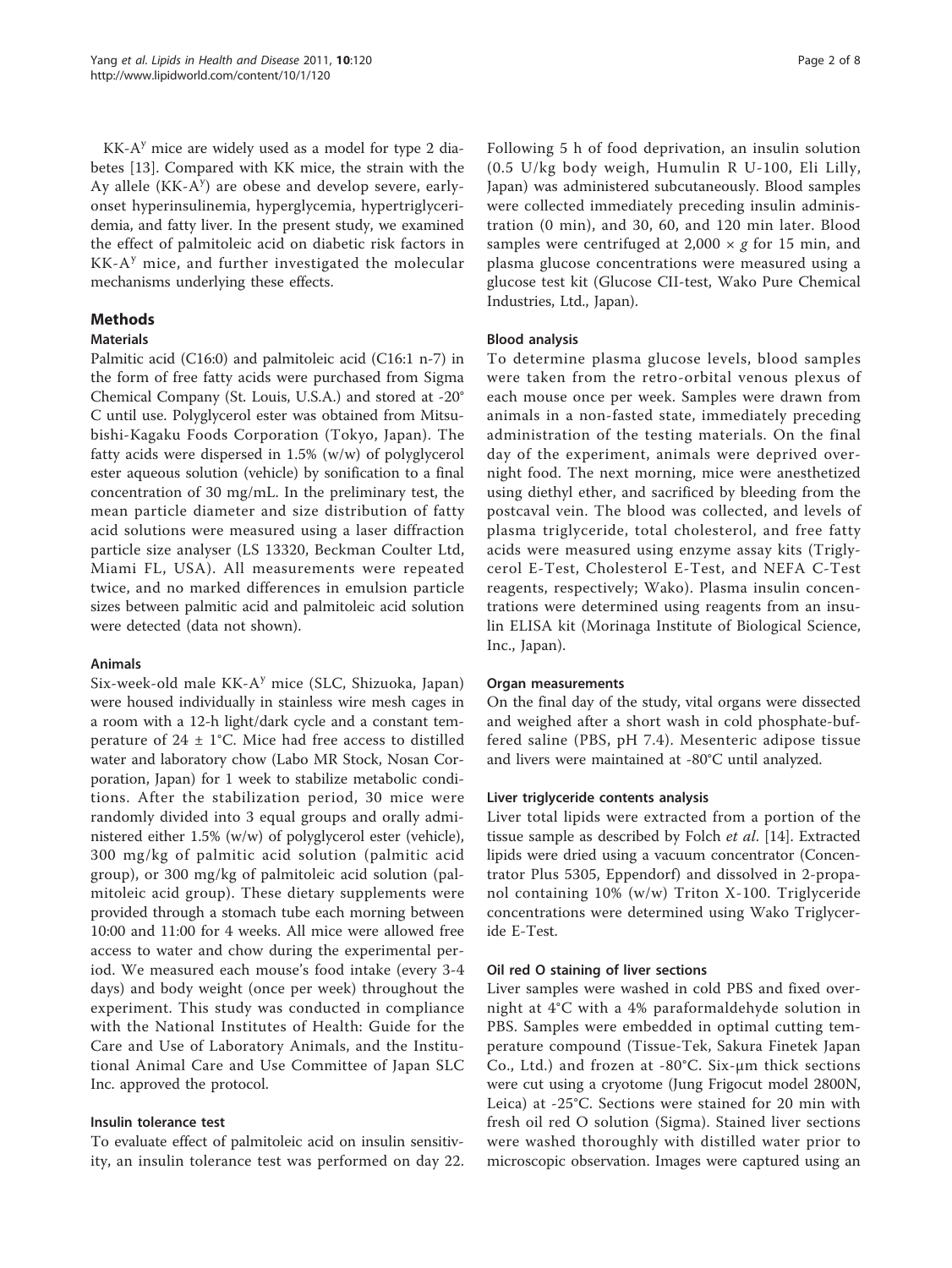<span id="page-2-0"></span>Olympus camera mounted on an Olympus upright microscope.

# Real-time polymerase chain reaction (RT-PCR)

Mesenteric adipose tissue and liver total RNA were extracted with TRIzol reagent (Qiagen, Valencia, CA), and cDNAs were synthesized from total RNA  $(1 \mu g)$  by using a PrimeScript  $1^{st}$ -strand cDNA synthesis kit (TaKaRa Bio, Otsu, Japan) following manufacturer's protocols. To quantify mRNA expression levels, the PCR amplifications of different cDNAs were performed with SYBR premix Ex Taq (TaKaRa Bio) on the Applied Biosystems 7300 Real-Time PCR System (Life Technologies Co., Japan) according to the manufacturer's instructions. The expression levels of target gene were normalized by the expression of the endogenous control gene encoding 18S ribosomal RNA. The primer sequences used were shown in Table 1.

# Statistical Analysis

Data are expressed as mean ± standard errors (SE). Statistical analyses with Tukey multiple comparisons test were performed to determine differences between groups. The results were considered to be significant if the value of  $p$  was  $< 0.05$ .

# Results

# Effect of palmitoleic acid on body and organ weights

As shown in Table 2, administration of palmitoleic acid to KK-A<sup>y</sup> mice caused a significant decrease ( $p < 0.05$ ) in body and liver weights, as well as a marked increase  $(p < 0.05)$  in pancreas weight as compared with the palmitic acid or control group. Mesenteric white adipose tissue, brown adipose tissue, and skeletal muscle, however, did not differ significantly among the three groups. In addition, food intake of the palmitoleic acid group

Table 1 GenBank accession numbers and primer sequences used in PT-PCR

| Gene        | <b>Primer Sequences</b>        | <b>Accession Number</b> |
|-------------|--------------------------------|-------------------------|
| SRFBP-1     | 5'-GATGTGCGAACTGGACACAG-3'     | NM 011480               |
|             | 5'-CATAGGGGGCGTCAAACAG-3'      |                         |
| FAS         | 5'-GGAGGTGGTGATAGCCGGTAT-3'    | NM 007988               |
|             | 5'-TGGGTAATCCATAGAGCCCAG-3'    |                         |
| $SCD-1$     | 5'-TTCTTGCGATACACTCTGGTGC-3'   | NM 009127               |
|             | 5'-CGGGATTGAATGTTCTTGTCGT-3'   |                         |
| $TNF\alpha$ | 5'- CCCTCACACTCAGATCATCTTCT-3' | NM 013693               |
|             | 5'-GCTACGACGTGGGCTACAG-3'      |                         |
| Resistin    | 5'- AAGAACCTTTCATTTCCCCTCCT-3' | NM 022984               |
|             | 5'-GTCCAGCAATTTAAGCCAATGTT-3'  |                         |
| Adiponectin | 5'-TGTTCCTCTTAATCCTGCCCA -3'   | NM 009605               |
|             | 5'-CCAACCTGCACAAGTTCCCTT-3'    |                         |

SREBP-1: Sterol regulatory element binding protein 1, FAS: Fatty acid synthase, SCD-1: Stearoyl CoA desaturase-1, TNFa: Tumor necrosis factor alpha.

# Table 2 Body weights, food intakes, organ weights and plasma lipid levels

|                              | Control                       | C16:0                            | C16:1                         |
|------------------------------|-------------------------------|----------------------------------|-------------------------------|
| Initial body weight (g)      | $30.0 + 0.3$                  | $30.1 \pm 0.3$                   | $30.8 + 0.4$                  |
| Final body weight (g)        | $36.7 + 0.5^{\circ}$          | $35.3 + 0.7a$                    | $32.1 + 1.1^{b}$              |
| Food intake (g/day)          | $6.1 + 0.1a$                  | $5.8 + 0.2a$                     | 5.1 $\pm$ 0.3 <sup>b</sup>    |
| Organ weights                |                               |                                  |                               |
| Liver (mg/g BW)              | $46.9 + 1.3a$                 | $46.3 + 1.3a$                    | $40.2 \pm 0.9^{\circ}$        |
| Pancreas (mg/g BW)           | $9.6 + 0.2a$                  | $10.2 \pm 0.2^{\circ}$           | $11.2 + 0.3^{b}$              |
| Mesenteric WAT (mg/g<br>BW)  | $21.2 + 0.9$                  | $21.1 + 0.4$                     | $19.1 \pm 1.2$                |
| BAT (mg/g BW)                | $7.2 \pm 0.5$                 | $7.1 + 0.4$                      | $7.6 \pm 0.4$                 |
| Skeletal muscle (mg/g<br>BW) | $8.8 \pm 0.3$                 | $8.6 \pm 0.3$                    | $9.1 \pm 0.5$                 |
| Plasma lipid parameters      |                               |                                  |                               |
| Triglyceride (mg/dL)         | $259.2 +$<br>211 <sup>a</sup> | $237.3 \pm$<br>15.7 <sup>a</sup> | $129.1 +$<br>237 <sup>b</sup> |
| Total cholesterol (mg/dL)    | $112.7 \pm 8.2$               | $99.4 \pm 5.9$                   | $109.7 \pm 4.6$               |
| Free fatty acid (mEg/L)      | $0.49 \pm 0.03$               | $0.48 \pm 0.02$                  | $0.48 + 0.03$                 |

KK- $A<sup>y</sup>$  mice were orally administrated vehicle (control), 300 mg/kg of palmitic acid, or 300 mg/kg palmitoleic acid on a daily basis for 4 weeks. Values are means  $\pm$  SE, n = 10. Means in a row with superscripts without common letter are different,  $p < 0.05$ . C16:0, palmitic acid; C16:1, palmitoleic acid; BW, body weight; WAT, white adipose tissue; BAT, brown adipose tissue.

was lower than in the control group ( $p < 0.05$ ), whereas palmitic acid did not affect food intake.

### Effect of palmitoleic acid on plasma glucose level

Palmitoleic acid administration significantly decreased  $(p)$ < 0.05) plasma glucose levels compared to animals administered the vehicle alone (Figure 1). In contrast,

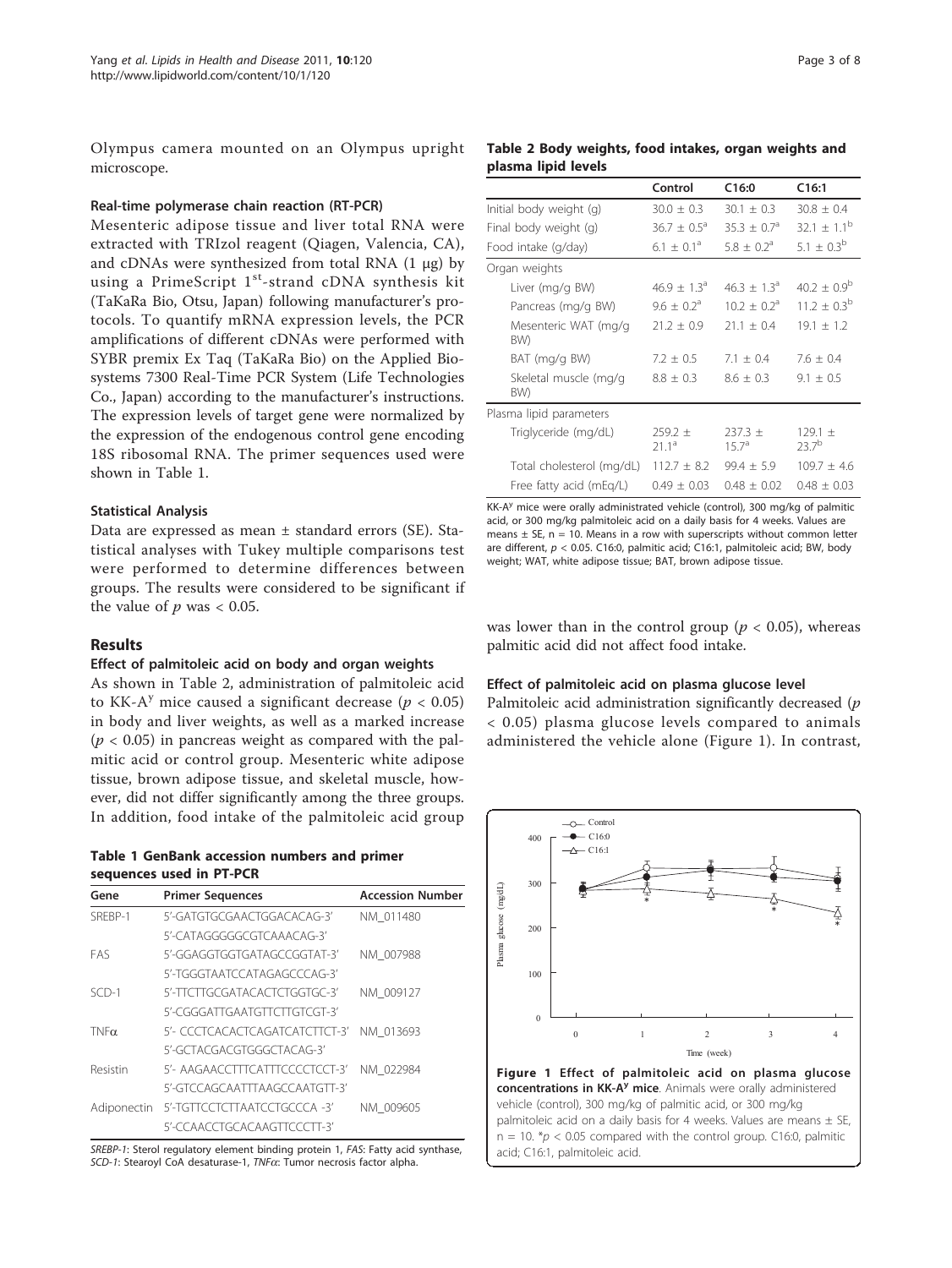plasma glucose concentrations did not differ between the palmitic acid and control groups.

# Effect of palmitoleic acid on insulin sensitivity

When animals were subjected to an insulin tolerance test, plasma glucose levels decreased more rapidly in the palmitoleic acid group than in the control group (Figure 2A). In the palmitoleic acid group, plasma glucose concentrations were lower than in the control group at 60 min ( $p < 0.05$ ) following a single subcutaneous administration of insulin. Plasma glucose levels did not differ between the palmitic acid group and control group. Insulin resistance precedes diabetes onset in  $KK-A<sup>y</sup>$ mice and typically causes higher plasma insulin levels. As shown in Figure 2B, plasma insulin levels were markedly lower ( $p < 0.05$ ) in palmitoleic acid than in the palmitic acid or control group.

# Effect of palmitoleic acid on plasma lipids

Palmitoleic acid treatment significantly decreased plasma levels of triglyceride ( $p < 0.05$ ) (Table [2](#page-2-0)), when compared to the palmitic acid or control group. No changes were detected, however, in plasma levels of total cholesterol or free fatty acid.

# Effect of palmitoleic acid on liver lipids

Administration of palmitoleic acid led to a noticeable decrease ( $p < 0.05$ ) in hepatic triglyceride levels (Figure [3A](#page-4-0)) compared to either the palmitic acid or control group. Oil red O staining of liver sections revealed neutral lipid content. This analysis indicated that palmitoleic acid reduced hepatic neutral lipid accumulation in  $KK-A<sup>y</sup>$  mice (Figure [3B III\)](#page-4-0) compared to the control group (Figure [3B I\)](#page-4-0). In contrast, no differences were observed between the control and palmitic acid groups (Figure [3B II](#page-4-0)).

# Effect of palmitoleic acid on mRNA Levels of lipogenic genes in liver

As shown in Figure [4,](#page-4-0) SREBP-1 ( $p < 0.05$ ), FAS ( $p <$ 0.05), and *SCD-1* ( $p < 0.05$ ) mRNA levels in the palmitoleic acid group were significantly lower than the respective levels in the palmitic acid group or control group. However, there were no changes in these lipogenic gene mRNA expressions between the palmitic acid and control group.

# Effect of palmitoleic acid on adipocytokine mRNA Levels in adipose tissue

We measured mRNA levels of adipocytokines that are reported to influence insulin sensitivity (Figure [5](#page-5-0)). As compared to the palmitic acid or control group, mRNA levels of  $TNF\alpha$  and *resistin* in mesenteric adipose tissue were markedly suppressed ( $p < 0.05$ ) by the



administration of palmitoleic acid for 4 weeks, though no changes in these data were found between the palmitic acid and control group. On the other hand, *adipo*nectin mRNA expression levels did not differ between the control and palmitic acid and palmitoleic acid groups.

# **Discussion**

Our results demonstrate that palmitoleic acid positively affects hyperglycemia, hypertriglyceridemia, and insulin resistance in spontaneously diabetic  $KK-A<sup>y</sup>$  mice. Risk factors for type 2 diabetes mellitus include insulin resistance, hyperglycemia, dyslipidemia, and metabolic syn-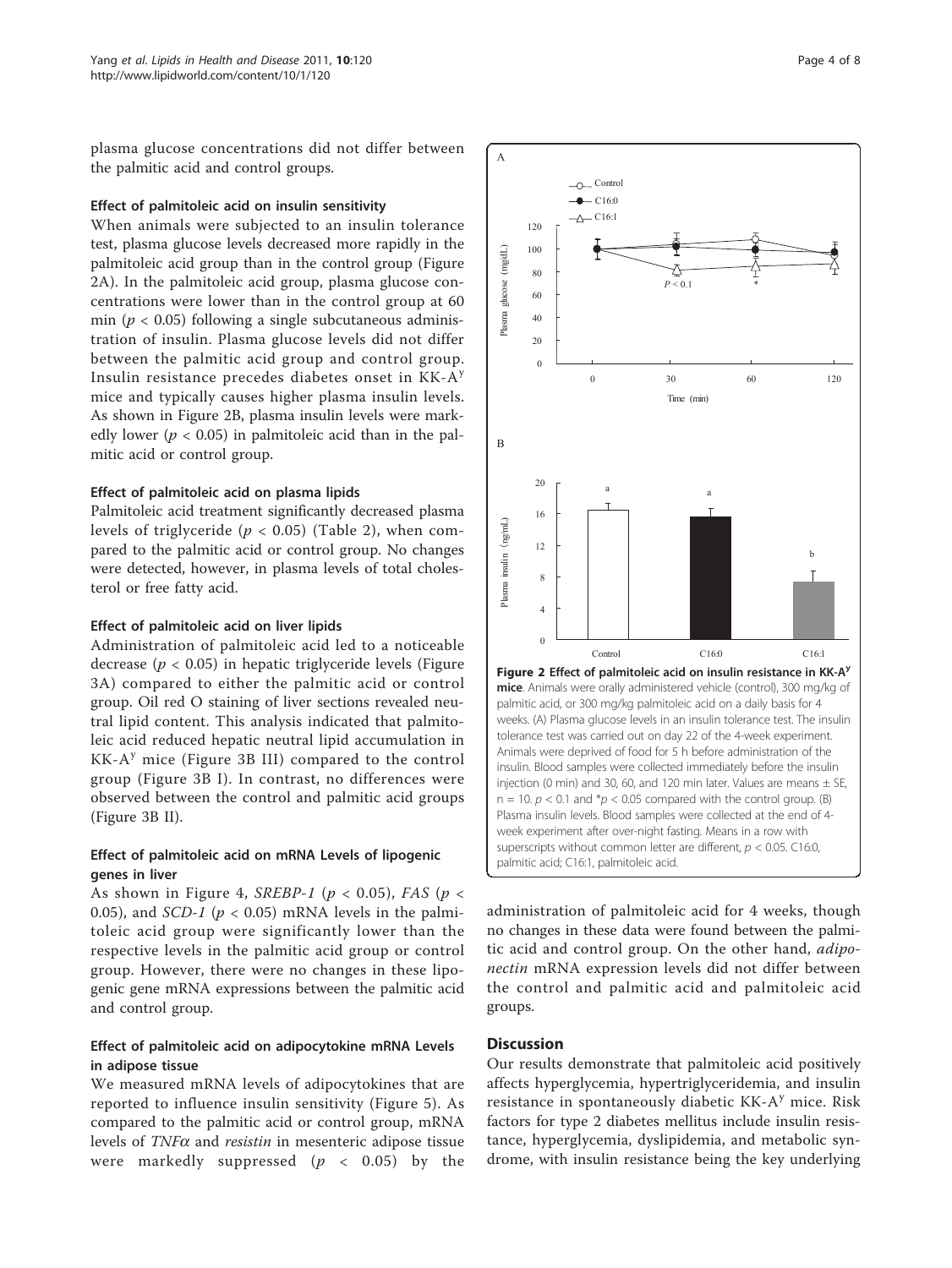<span id="page-4-0"></span>Yang et al. Lipids in Health and Disease 2011, 10:120 http://www.lipidworld.com/content/10/1/120



metabolic perturbation. Insulin resistance is characterized by reduced responsiveness of target tissues (liver, skeletal muscle, adipocytes) to normal circulating levels of insulin, followed by a progressive decline in insulin secretion from the pancreas [[15\]](#page-6-0). Free fatty acids (saturated fatty acids, in particular) promote insulin resistance and reduce glucose utilization in skeletal muscle [[16](#page-6-0),[17](#page-7-0)]. However, there are indications that the

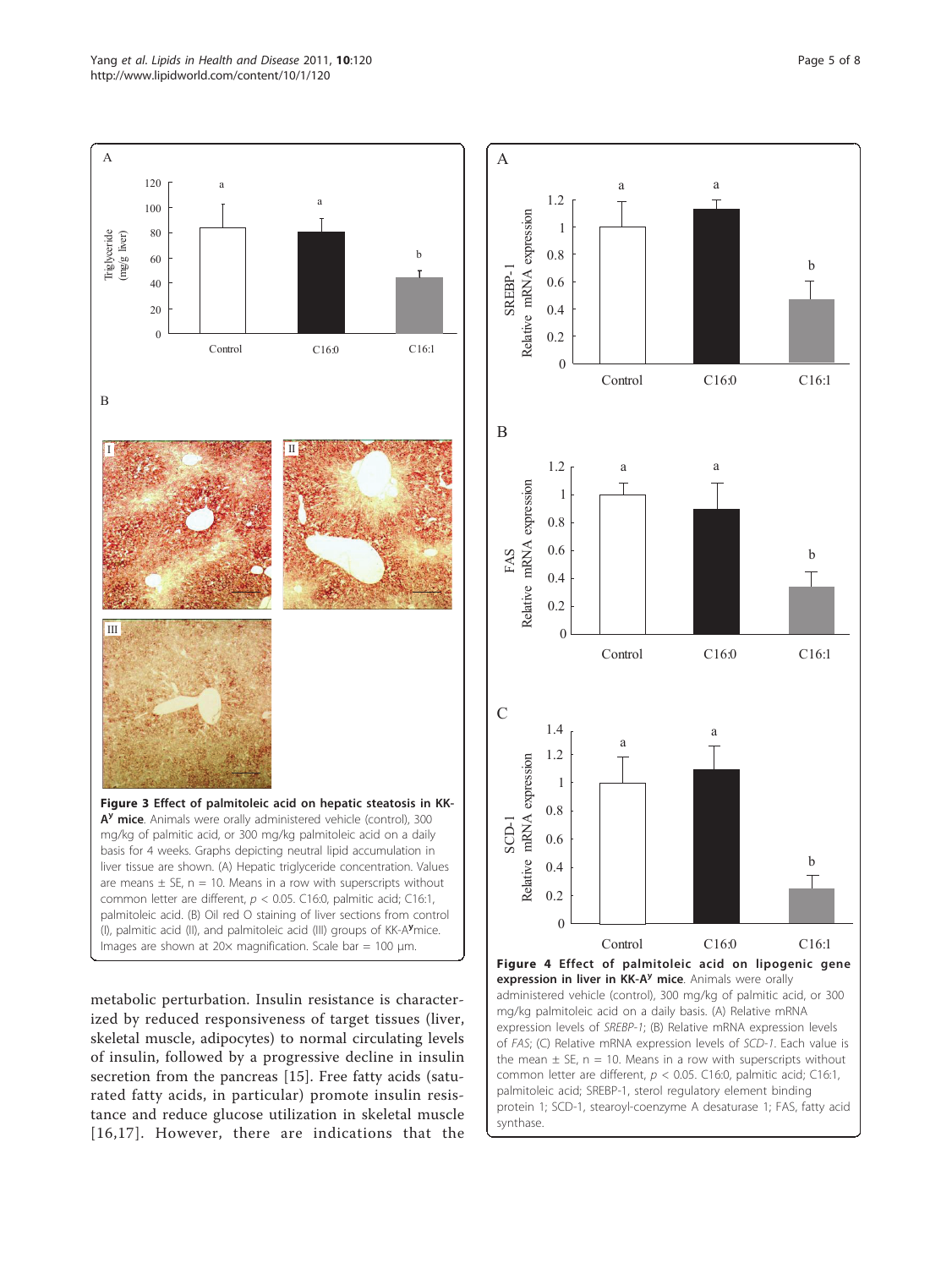<span id="page-5-0"></span>

monounsaturated palmitoleic acid improves glycemic control and increases glucose transport into skeletal muscle cells. This effect is mediated, at least in part, by upregulation of the activities of the glucose transporters GLUT1 and GLUT4 [[18](#page-7-0),[19\]](#page-7-0). Hyperinsulinemic-euglycemic clamp studies have shown that palmitoleic acid, in the form of a triglyceride, potentiates the insulin-signaling pathway in mice [\[12](#page-6-0)]. In the present study, administration of palmitoleic acid, but not palmitic acid, improved insulin resistance. It is likely, therefore, that the effects of palmitoleic acid on hyperglycemia and hypertriglyceridemia can be attributed to improved insulin sensitivity.

To investigate the possible mechanisms behind the beneficial effect of palmitoleic acid on insulin sensitivity, we extended our study to examine adipocytokine gene expression. Numerous studies have shown the close relationship between insulin resistance-linked type 2 diabetes and adipocytokines that are mainly derived from adipose tissue [\[20,21](#page-7-0)]. Adiponectin, a key adipocytokine, has been shown to increase insulin sensitivity at least in part through stimulating  $\beta$ -oxidation in skeleton muscle and decreasing hepatic glucose output [[22\]](#page-7-0). However, adiponectin mRNA expression levels did not change by palmitoleic acid administration in the present study, suggesting a minor effect of palmitoleic acid on adiponectin on a gene expression level. On the other hand, repeated administration of palmitoleic acid down-regulated mRNA expressions of  $TNF\alpha$  and resistin, the adipocytokines that have been demonstrated to contribute to insulin resistance [[23,24\]](#page-7-0). It is thereby suggested that the beneficial effect of palmitoleic acid on improvement of insulin resistance may be partially owed to suppressing proinflammatory gene expression. In addition, our results also show that pancreas weight increased by repeated administration of palmitoleic acid. In type 2 diabetes, the pancreas fails to produce enough insulin, and evidence suggests that loss of beta cells contributes to this impairment [[25,26\]](#page-7-0). Preventing beta-cell apoptosis and promoting its proliferation, therefore, may represent an important mechanism for improving the diabetic condition. In vitro studies have shown that palmitoleic acid prevented the beta cells from high glucoseand palmitic acid-induced impairment of beta-cell proliferation possibly via induction of Bcl-2 [[27\]](#page-7-0). Nevertheless, how palmitoleic acid improves beta-cell function and in turn ameliorates insulin resistance in diabetic model has not been entirely elucidated.

Our present data show that palmitoleic acid suppresses lipid accumulation in the liver. To investigate its mechanism, we assessed liver mRNA levels of genes involved in lipogenesis. Analysis of gene expression with RT-PCR indicated that palmitoleic acid markedly downregulated mRNA expressions of lipogenic genes such as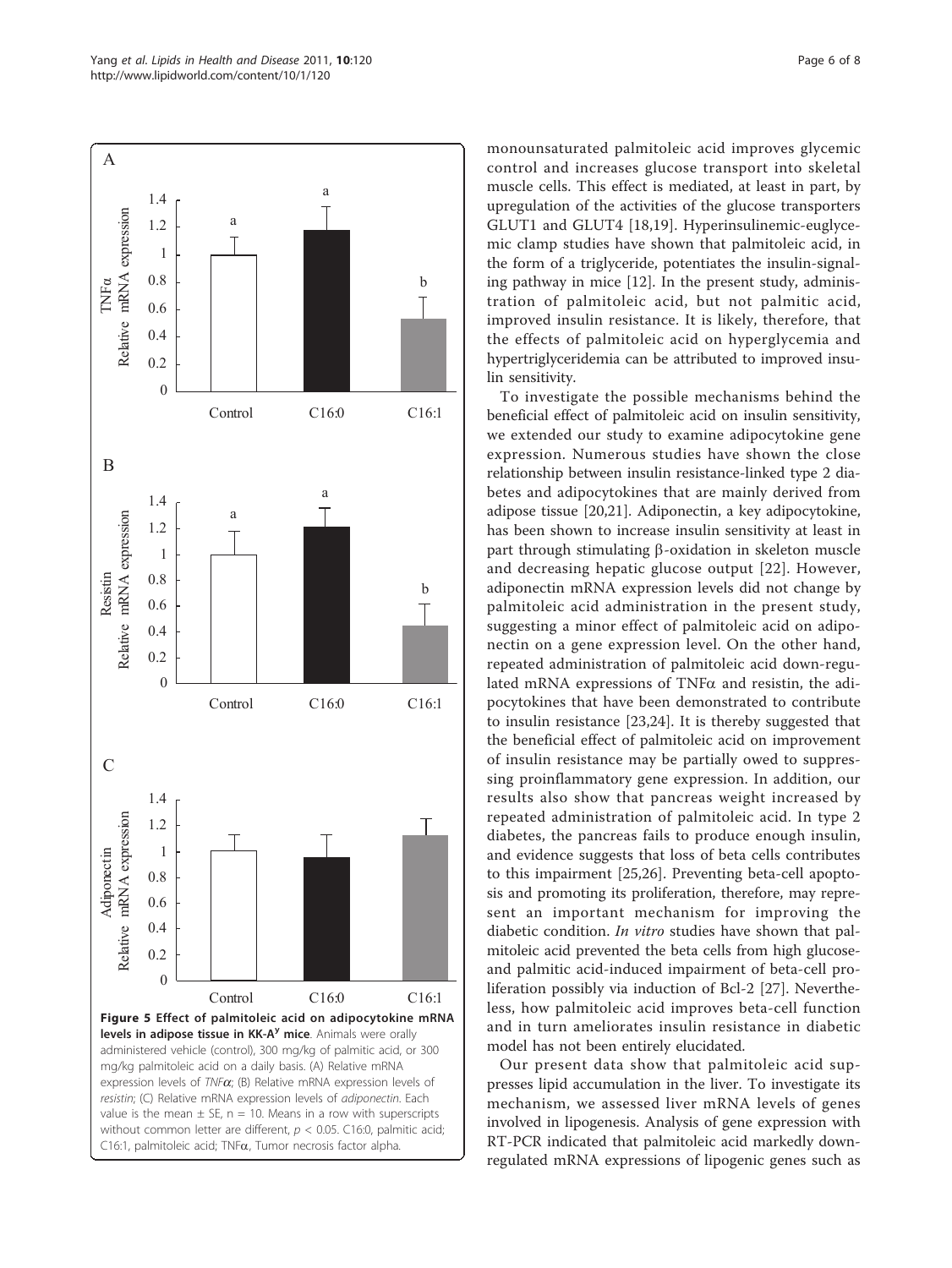<span id="page-6-0"></span>SREBP-1, FAS and SCD-1. SREBP-1 and its target genes FAS as well as SCD-1 are involved in adipogenesis, and SREBP-1 play a central role in regulating fatty acid metabolism [\[28](#page-7-0)]. Suppressing effect of palmitoleic acid on hepatic lipid accumulation is thereby possibly due to inhibiting de novo lipogenesis. Cao et al. [12] demonstrated that fatty acid binding protein-deficient mice have dramatically elevated levels of circulating palmitoleic acid compared to wild-type mice, and that high levels of palmitoleic acid down-regulate genes involved in de novo lipogenesis within the liver. It has been reported that hepatic lipid accumulation closely correlates with obesity, insulin resistance, and type 2 diabetes mellitus [\[29](#page-7-0)]. In the liver, insulin suppresses hepatic glucose output by inhibiting gluconeogenesis and stimulating glycogen synthesis [[30](#page-7-0)]. In contrast, hepatic steatosis seems to stimulate gluconeogenesis by activating protein kinase C epsilon type and c-Jun N-terminal kinase 1 [[31\]](#page-7-0). These activated proteins subsequently interfere with tyrosine phosphorylation of insulin receptor substance 1 and 2 and impair the ability of insulin to activate glycogen synthase. We therefore infer that palmitoleic acid improves insulin resistance in diabetic mice, at least in part by decreasing hepatic lipid accumulation.

A growing body of evidence indicates that excess body weight is linked to type 2 diabetes [[32,33](#page-7-0)]. Administration of palmitoleic acid to  $KK-A<sup>y</sup>$  mice reduced body weight gain, which may in turn have improved glucose and lipid metabolism. Interestingly, palmitoleic acid treatment resulted in a lower food intake compared with the control group, and studies have shown favorable effects of low calorie intake on obesity-induced metabolic disorders possibly by improving insulin sensitivity [\[34](#page-7-0),[35\]](#page-7-0). Some unsaturated fatty acids, such as the n-3 polyunsaturated eicosapentaenoic acid and docosahexaenoic acid, as well as some short-chain saturated fatty acids, have been shown to regulate secretion of hunger hormones (e.g., the adipose tissue-derived hormone leptin) and gastrointestinal peptides (e.g., glucagon-like peptide-1, cholecystokinin) [[36](#page-7-0)-[39\]](#page-7-0). On the other hand, levels of hunger hormones correlate with energy intake and glucose metabolism [[40-42](#page-7-0)]. The mechanisms by which palmitoleic acid affects food intake, however, remain unresolved.

# Conclusions

In conclusion, oral administration of palmitoleic acid to  $KK-A<sup>y</sup>$  mice dramatically improved their diabetic condition. Body weight increases, hyperglycemia, and hypertriglyceridemia were all reduced in response to palmitoleic acid. In these mice, down-regulation of proinflammatory gene expressions and decreased hepatic lipid accumulation improved insulin sensitivity, which likely led to many of the beneficial effects documented in this study.

#### List of abbreviations used

FAS: Fatty acid synthase; RT-PCR: real-time polymerase chain reaction; SCD-1: Stearoyl CoA desaturase-1; SREBP-1: Sterol regulatory element binding protein 1; TNFα: Tumor necrosis factor alpha.

#### Authors' contributions

ZHY participated in the planning, analysis and manuscript preparation. HM participated in the experiment work. AH participated in the planning and organization of the study. All authors read and approved the final manuscript.

#### Competing interests

The authors declare that they have no competing interests.

Received: 14 June 2011 Accepted: 21 July 2011 Published: 21 July 2011

#### References

- DeFronzo RA, Ferrannini E: [Insulin resistance. A multifaceted syndrome](http://www.ncbi.nlm.nih.gov/pubmed/2044434?dopt=Abstract) [responsible for NIDDM, obesity, hypertension, dyslipidemia, and](http://www.ncbi.nlm.nih.gov/pubmed/2044434?dopt=Abstract) [atherosclerotic cardiovascular disease.](http://www.ncbi.nlm.nih.gov/pubmed/2044434?dopt=Abstract) Diabetes Care 1991, 14:173-194.
- 2. Misra A, Singhal N, Khurana L: [Obesity, the metabolic syndrome, and type](http://www.ncbi.nlm.nih.gov/pubmed/20823489?dopt=Abstract) [2 diabetes in developing countries: role of dietary fats and oils.](http://www.ncbi.nlm.nih.gov/pubmed/20823489?dopt=Abstract) J Am Coll Nutr 2010, 29:289S-301S.
- 3. Risérus U, Willett WC, Hu FB: [Dietary fats and prevention of type 2](http://www.ncbi.nlm.nih.gov/pubmed/19032965?dopt=Abstract) [diabetes.](http://www.ncbi.nlm.nih.gov/pubmed/19032965?dopt=Abstract) Prog Lipid Res 2009, 48:44-51.
- Yang B, Kallio HP: [Fatty acid composition of lipids in sea buckthorn](http://www.ncbi.nlm.nih.gov/pubmed/11308350?dopt=Abstract) [\(Hippophaë rhamnoides L.\) berries of different origins.](http://www.ncbi.nlm.nih.gov/pubmed/11308350?dopt=Abstract) J Agric Food Chem 2001, 49:1939-1947.
- 5. Maguire LS, O'Sullivan SM, Galvin K, O'Connor TP, O'Brien NM: Fatty acid profile, tocopherol, squalene and phytosterol content of walnuts, almonds, peanuts, hazelnuts and the macadamia nut. Int J Food Sci Nutr 2004, 5:171-178.
- 6. Ozogul Y, Ozogul F, Cicek E, Polat A, Kuley E: Fat content and fatty acid compositions of 34 marine water fish species from the Mediterranean Sea. Int J Food Sci Nutr 2008, 29:1-12.
- 7. Morgan NG, Dhayal S: [Unsaturated fatty acids as cytoprotective agents in](http://www.ncbi.nlm.nih.gov/pubmed/20206490?dopt=Abstract) [the pancreatic beta-cell.](http://www.ncbi.nlm.nih.gov/pubmed/20206490?dopt=Abstract) Prostaglandins Leukot Essent Fatty Acids 2010, 82:231-236.
- 8. Morgan NG, Dhayal S, Diakogiannaki E, Welters HJ: [Unsaturated fatty acids](http://www.ncbi.nlm.nih.gov/pubmed/18793159?dopt=Abstract) [as cytoprotective agents in the pancreatic beta-cell.](http://www.ncbi.nlm.nih.gov/pubmed/18793159?dopt=Abstract) Biochem Soc Trans 2008, 36:905-908.
- 9. Matthan NR, Dillard A, Lecker JL, Ip B, Lichtenstein AH: [Effects of dietary](http://www.ncbi.nlm.nih.gov/pubmed/19106316?dopt=Abstract) [palmitoleic acid on plasma lipoprotein profile and aortic cholesterol](http://www.ncbi.nlm.nih.gov/pubmed/19106316?dopt=Abstract) [accumulation are similar to those of other unsaturated fatty acids in the](http://www.ncbi.nlm.nih.gov/pubmed/19106316?dopt=Abstract) [F1B golden Syrian hamster.](http://www.ncbi.nlm.nih.gov/pubmed/19106316?dopt=Abstract) J Nutr 2009, 139:215-221.
- 10. Griel AE, Cao Y, Bagshaw DD, Cifelli AM, Holub B, Kris-Etherton PM: [A](http://www.ncbi.nlm.nih.gov/pubmed/18356332?dopt=Abstract) [macadamia nut-rich diet reduces total and LDL-cholesterol in mildly](http://www.ncbi.nlm.nih.gov/pubmed/18356332?dopt=Abstract) [hypercholesterolemic men and women.](http://www.ncbi.nlm.nih.gov/pubmed/18356332?dopt=Abstract) J Nutr 2008, 138:761-767.
- 11. Garg ML, Blake RJ, Wills RB: [Macadamia nut consumption lowers plasma](http://www.ncbi.nlm.nih.gov/pubmed/12672919?dopt=Abstract) [total and LDL cholesterol levels in hypercholesterolemic men.](http://www.ncbi.nlm.nih.gov/pubmed/12672919?dopt=Abstract) J Nutr 2003, 133:1060-1063.
- 12. Cao H, Gerhold K, Mayers JR, Wiest MM, Watkins SM, Hotamisligil GS: [Identification of a lipokine, a lipid hormone linking adipose tissue to](http://www.ncbi.nlm.nih.gov/pubmed/18805087?dopt=Abstract) [systemic metabolism.](http://www.ncbi.nlm.nih.gov/pubmed/18805087?dopt=Abstract) Cell 2008, 134:933-944.
- 13. Fujita T, Sugiyama Y, Taketomi S, Sohda T, Kawamatsu Y, Iwatsuka H, Suzuoki Z: [Reduction of insulin resistance in obese and/or diabetic](http://www.ncbi.nlm.nih.gov/pubmed/6354788?dopt=Abstract) [animals by 5-\[4-\(1-methylcyclohexylmethoxy\)benzyl\]-thiazolidine-2,4](http://www.ncbi.nlm.nih.gov/pubmed/6354788?dopt=Abstract) [dione \(ADD-3878, U-63,287, ciglitazone\), a new antidiabetic agent.](http://www.ncbi.nlm.nih.gov/pubmed/6354788?dopt=Abstract) Diabetes 1983, 32:804-810.
- 14. Folch J, Lees M, Stanley GHS: A simple method for the isolation and purification of total lipides from animal tissues. J Biol Chem 1956, 226:497-509.
- 15. Fletcher B, Gulanick M, Lamendola C: [Risk factors for type 2 diabetes](http://www.ncbi.nlm.nih.gov/pubmed/11800065?dopt=Abstract) [mellitus.](http://www.ncbi.nlm.nih.gov/pubmed/11800065?dopt=Abstract) J Cardiovasc Nurs 2002, 16:17-23.
- 16. Perseghin G, Petersen KF, Rothman DL, Cline GW, Shulman Gl: [Mechanism](http://www.ncbi.nlm.nih.gov/pubmed/8675698?dopt=Abstract) [of free fatty acid-induced insulin resistance in humans.](http://www.ncbi.nlm.nih.gov/pubmed/8675698?dopt=Abstract) *J Clin Invest* 1996, 97:2859-2865.